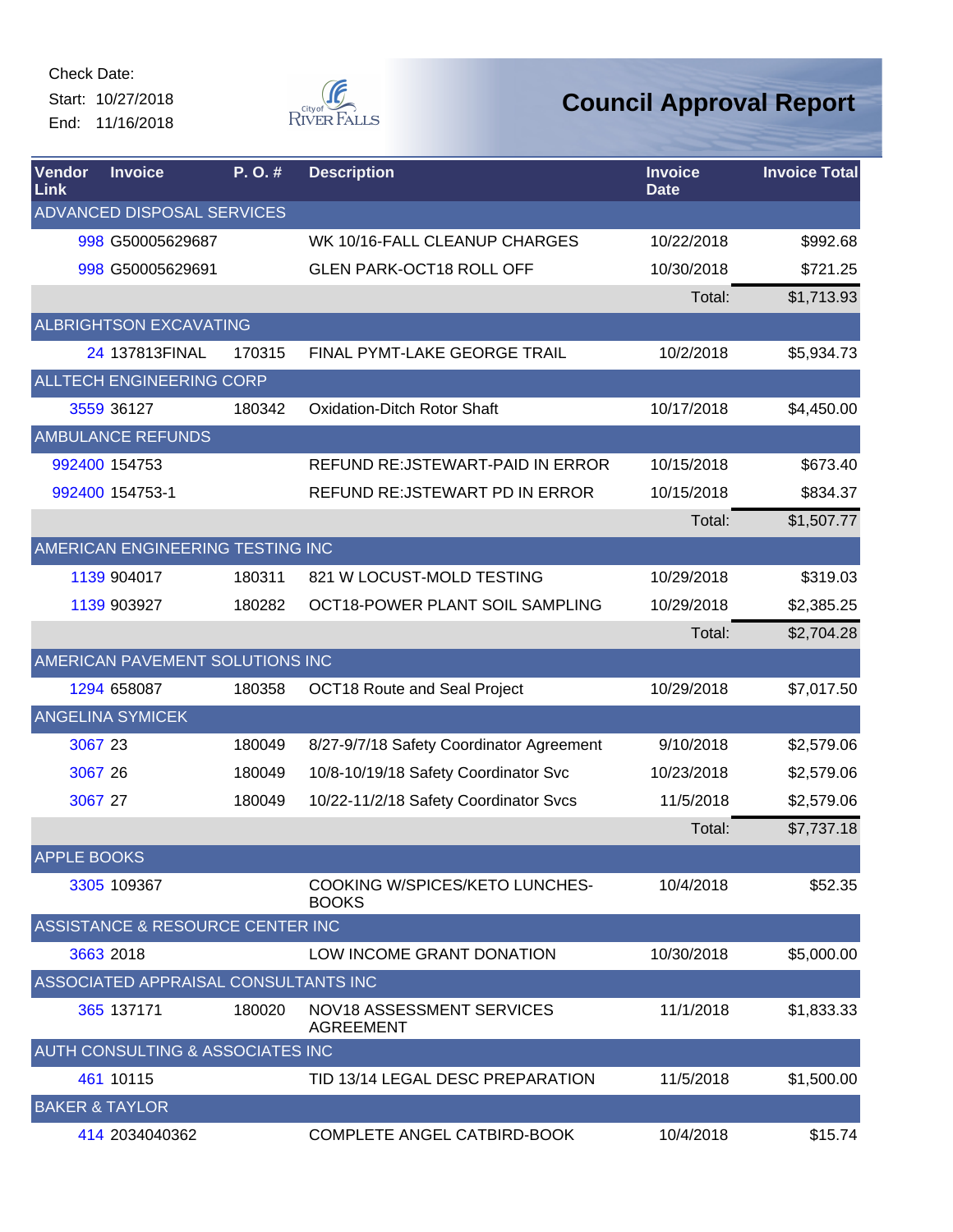Start: 10/27/2018 End: 11/16/2018



| Vendor<br><b>Link</b> | <b>Invoice</b>                        | P.O.#  | <b>Description</b>                                   | <b>Invoice</b><br><b>Date</b> | <b>Invoice Total</b> |
|-----------------------|---------------------------------------|--------|------------------------------------------------------|-------------------------------|----------------------|
|                       | 414 2034041010                        |        | AVENGERS/SPARKS/VISION-BOOKS                         | 10/5/2018                     | \$301.27             |
|                       | 414 H07857400                         |        | ANT MAN AND THE WASP-DVDS                            | 10/9/2018                     | \$64.77              |
|                       | 414 2034044926                        |        | BABYS BONES/TODAY IS MONDAY-BOOKS                    | 10/9/2018                     | \$303.18             |
|                       | 414 2034049458                        |        | <b>GIANT DAYS/STAR WARS-BOOKS</b>                    | 10/9/2018                     | \$483.42             |
|                       | 414 2034051837                        |        | SNOWY NAP/OGRE ENCHANTED-BOOKS                       | 10/10/2018                    | \$73.55              |
|                       | 414 NS18100365                        |        | 10/1/18-9/30/19 AQUISITIONS SET UP<br><b>CHARGE</b>  | 10/15/2018                    | \$100.00             |
|                       | 414 2034064599                        |        | CRAFTSMAN/I AM BEHIND YOU-BOOKS                      | 10/16/2018                    | \$535.72             |
|                       | 414 H08568480                         |        | MAMMA MIA-3 COPIES-DVDS                              | 10/16/2018                    | \$64.77              |
|                       | 414 203406580                         |        | 100 DAYS-SET OF 24/MS BOOK CLUB                      | 10/16/2018                    | \$141.36             |
|                       | 414 2034070054                        |        | NOTEWORTHY-HS BOOK CLUB                              | 10/17/2018                    | \$67.22              |
|                       | 414 2034074648                        |        | <b>WALKING DEAD/BATMAN-BOOKS</b>                     | 10/18/2018                    | \$121.64             |
|                       | 414 2034081700                        |        | DINOSAUR BOY/LU-BOOKS                                | 10/22/2018                    | \$16.78              |
|                       | 414 4012358872                        |        | <b>GLASS SENTENCE-SET OF 24</b>                      | 10/23/2018                    | \$127.20             |
|                       | 414 H09246690                         |        | DARKEST MINDS/SPY WHO DUMPED ME-<br><b>DVDS</b>      | 10/23/2018                    | \$76.22              |
|                       | 414 2034083899                        |        | PULSE/PAST TENSE-BOOKS                               | 10/23/2018                    | \$640.46             |
|                       |                                       |        |                                                      | Total:                        | \$3,133.30           |
|                       | <b>BAKER TILLY VIRCHOW KRAUSE LLP</b> |        |                                                      |                               |                      |
|                       | 46 BT1321567                          | 180345 | Progress Billing-30% Audit of TID #12-Mann<br>Valley | 10/22/2018                    | \$1,050.00           |
|                       | 46 BT1321567-1                        | 180344 | Progress Billing-30% and 100% Audit of TID 5         | 10/22/2018                    | \$2,150.00           |
|                       |                                       |        |                                                      | Total:                        | \$3,200.00           |
| <b>BAKKE NORMAN</b>   |                                       |        |                                                      |                               |                      |
|                       | 1716 55906-12D<br>STMT3               |        | AUG/SEPT18-J.MURPHY APPEAL                           | 10/17/2018                    | \$490.25             |
| 17169                 |                                       | 180278 | SEPT2018 PROSECUTION SERVICES                        | 10/17/2018                    | \$2,000.00           |
|                       |                                       |        |                                                      | Total:                        | \$2,490.25           |
|                       | <b>BEST MAID COOKIE CO</b>            |        |                                                      |                               |                      |
|                       | 1929 180294                           |        | REFUND-EST ELEC EXPANSION PROJECT<br><b>FEES</b>     | 10/26/2018                    | \$18,267.07          |
|                       | 1929 180614                           |        | REFUND-EST 2ND ELEC EXPANSION FEES                   | 10/26/2018                    | \$2,644.50           |
|                       |                                       |        |                                                      | Total:                        | \$20,911.57          |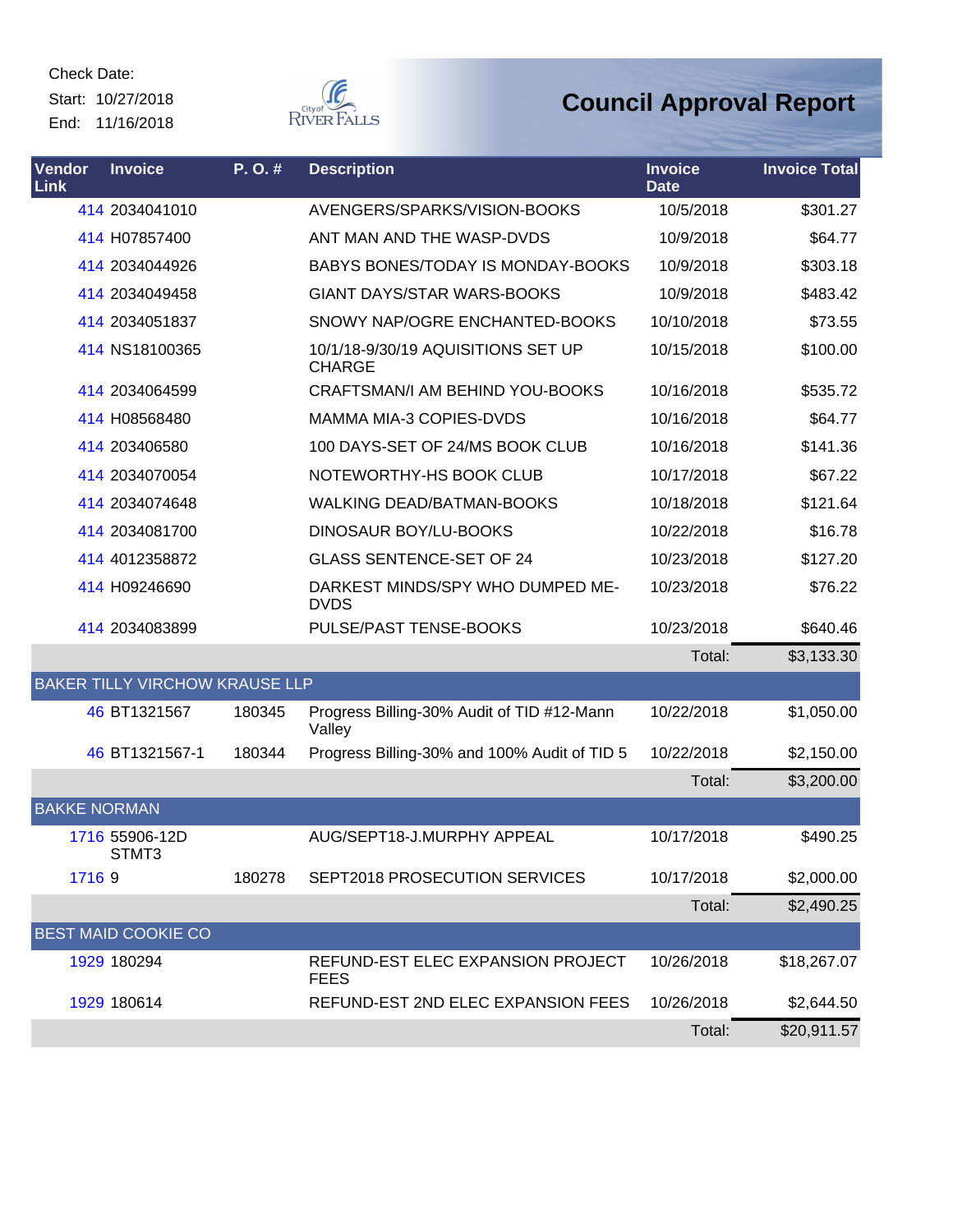Start: 10/27/2018 End: 11/16/2018



| Vendor<br>Link            | <b>Invoice</b>                        | P.O.#  | <b>Description</b>                                  | <b>Invoice</b><br><b>Date</b> | <b>Invoice Total</b> |
|---------------------------|---------------------------------------|--------|-----------------------------------------------------|-------------------------------|----------------------|
|                           | BORDER STATES INDUSTRIES, INC.        |        |                                                     |                               |                      |
|                           | 57 915682745                          |        | MINOR MATERIAL-STEEL CABLE GUARDS                   | 10/1/2018                     | \$262.90             |
|                           | 57 916344295                          | 180361 | <b>INVENTORY-CABLE U GUARDS</b>                     | 10/12/2018                    | \$279.99             |
|                           | 57 916426723                          | 180368 | PADLOCKS/BRASS KEYS-MISC ELEC                       | 10/25/2018                    | \$660.65             |
|                           |                                       |        |                                                     | Total:                        | \$1,203.54           |
|                           | <b>BRAUN THYSSEKRUPP ELEVATOR LLC</b> |        |                                                     |                               |                      |
|                           | 710 142189                            | 180069 | 11/1/18-1/31/18 PD ELEVATOR MAINT<br><b>BILLING</b> | 11/1/2018                     | \$678.24             |
|                           | <b>CENGAGE LEARNING</b>               |        |                                                     |                               |                      |
|                           | 123 65378203                          |        | FORBIDDEN DOOR/HOLY GHOST-BOOKS                     | 10/8/2018                     | \$91.17              |
|                           | 123 65445077                          |        | FLINTLOCK/BACKED TO WALL-BOOKS                      | 10/17/2018                    | \$45.73              |
|                           |                                       |        |                                                     | Total:                        | \$136.90             |
| <b>CENTURYLINK</b>        |                                       |        |                                                     |                               |                      |
|                           | 1796 1454075769                       |        | OCT18 LONG DISTANCE PHONE                           | 10/31/2018                    | \$5.64               |
| <b>CHRIS ANFANG</b>       |                                       |        |                                                     |                               |                      |
|                           | 2961 1168                             | 180393 | Asphalt Patching/Mels & Falls Theater               | 10/31/2018                    | \$2,300.00           |
|                           | COMPUTER INTEGRATION TECHNOLOGY       |        |                                                     |                               |                      |
|                           | 379 269387                            | 180034 | NOV2018 Managed Backup of Servers                   | 10/15/2018                    | \$785.00             |
|                           | 379 269907                            | 180027 | Nov18 Managed Services-Up to 30 Servers             | 10/19/2018                    | \$3,816.25           |
|                           |                                       |        |                                                     | Total:                        | \$4,601.25           |
| <b>CORE &amp; MAIN LP</b> |                                       |        |                                                     |                               |                      |
|                           | 134 J572354                           | 180365 | New Hydrant/Parts-State and Vine                    | 10/17/2018                    | \$4,665.30           |
|                           | <b>CORPORATE FLEET SERVICES, INC</b>  |        |                                                     |                               |                      |
|                           | 2786 13774                            | 180006 | Nov18-PD Leased Motor Pool Vehicles                 | 11/1/2018                     | \$1,135.14           |
| <b>CRAIG RAPP LLC</b>     |                                       |        |                                                     |                               |                      |
|                           | 3613 10.2.18                          | 180381 | 1st Install-Leadership Development Program          | 10/16/2018                    | \$1,225.00           |
|                           | <b>CRESCENT ELECTRIC SUPPLY CO</b>    |        |                                                     |                               |                      |
|                           | 80 S505692120.00 180362<br>1          |        | <b>3M VINYL TAPE-MNR MAT-TAPE</b>                   | 10/10/2018                    | \$368.00             |
|                           | <b>CROIX AREA FENCE</b>               |        |                                                     |                               |                      |
|                           | 2567 090718                           | 180328 | POWER PLANT-REMOVAL & INSTALL OF<br><b>FENCE</b>    | 9/7/2018                      | \$2,750.00           |
| DANKE, CYNTHIA            |                                       |        |                                                     |                               |                      |
|                           | 420 103018                            |        | 10/30/18 GREEN BAY PER DIEM                         | 10/24/2018                    | \$247.12             |
|                           | DARRELL'S SEPTIC SERVICE INC          |        |                                                     |                               |                      |
|                           | 85 27 246                             |        | SEPT18 WHITETAIL RESTROOM CLEANING                  | 9/30/2018                     | \$45.00              |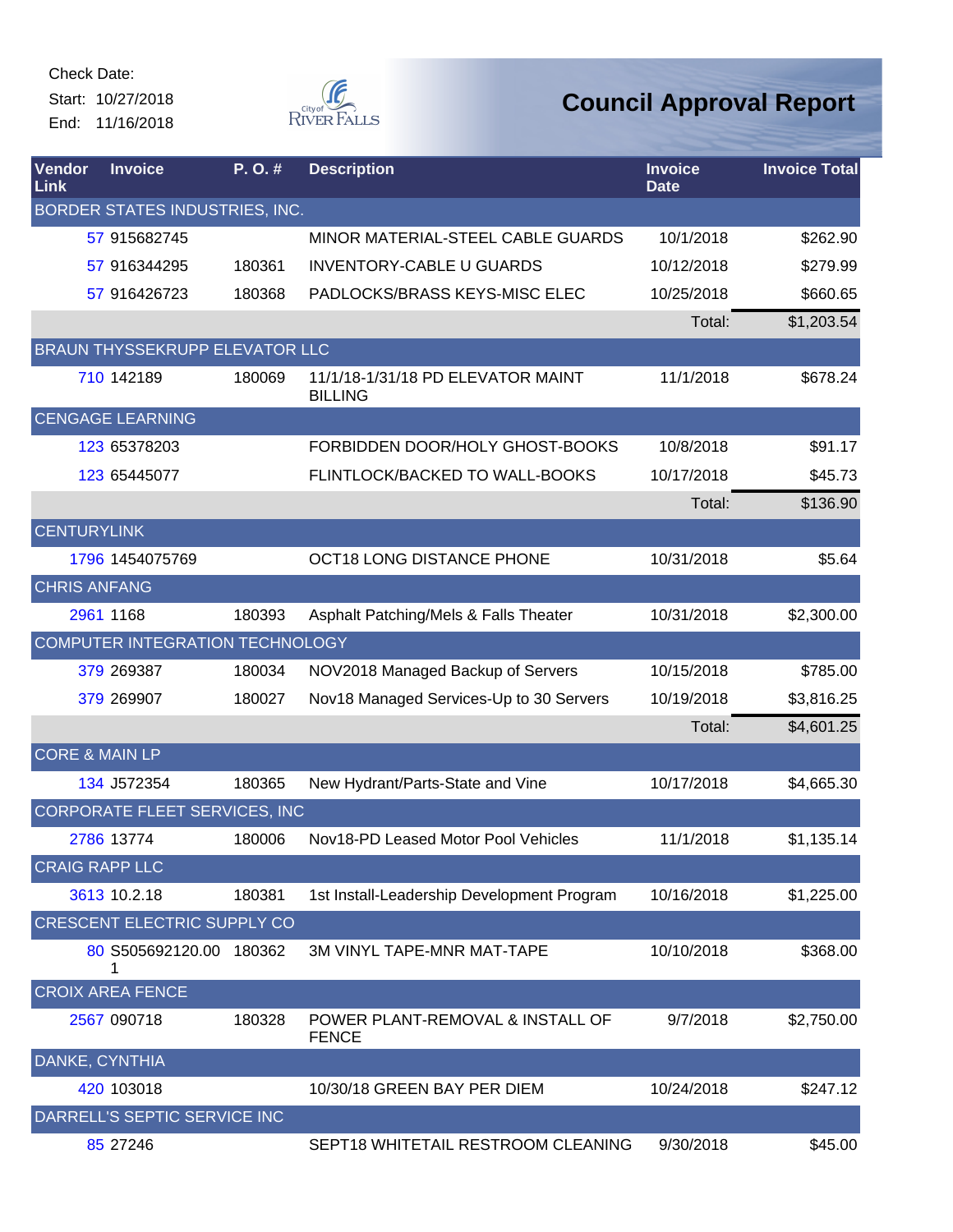Start: 10/27/2018 End: 11/16/2018



| <b>Vendor</b><br>Link | <b>Invoice</b>                | P. O. # | <b>Description</b>                                            | <b>Invoice</b><br><b>Date</b> | <b>Invoice Total</b> |
|-----------------------|-------------------------------|---------|---------------------------------------------------------------|-------------------------------|----------------------|
|                       | 85 27339                      |         | FALL CLEAN UP RESTROOM RENTAL                                 | 10/22/2018                    | \$85.00              |
|                       | 85 27389                      |         | OCT18 WHITETAIL RESTROOM CLEANING                             | 10/31/2018                    | \$45.00              |
|                       | 85 27388                      | 180079  | OCT18 HOFFMAN/DRY RUN/DOG PARK<br><b>RESTROOMS</b>            | 10/31/2018                    | \$335.00             |
|                       |                               |         |                                                               | Total:                        | \$510.00             |
|                       | <b>DAVISON, RHONDA</b>        |         |                                                               |                               |                      |
|                       | 87 110318                     |         | 11/3/18 ORLANDO PER DIEM                                      | 10/17/2018                    | \$350.67             |
|                       | DELTA DENTAL OF WISCONISN INC |         |                                                               |                               |                      |
|                       | 2572 1228273 NOV<br>2018      |         | NOV 2018 VISION                                               | 10/19/2018                    | \$621.83             |
|                       | 2572 1228274 NOV<br>2018      |         | <b>NOV 2018 VISION RETIREMENT</b>                             | 10/19/2018                    | \$12.42              |
|                       |                               |         |                                                               | Total:                        | \$634.25             |
| <b>DEMCO INC</b>      |                               |         |                                                               |                               |                      |
|                       | 577 6473789                   |         | LABEL PROTECTORS/FILAMENT TAPE                                | 10/15/2018                    | \$171.47             |
| <b>EAGLEWATER INC</b> |                               |         |                                                               |                               |                      |
|                       | 3667 103018-OR                |         | 2/18/19 LIBRARY OUTREACH PROGRAM                              | 11/1/2018                     | \$340.33             |
|                       | <b>EARTHWORKS LANDSCAPE</b>   |         |                                                               |                               |                      |
|                       | 890 4804                      |         | TWO BOULDERS INSTALLED/VETERANS<br><b>PARK</b>                | 10/30/2018                    | \$895.00             |
| <b>EFTPS</b>          |                               |         |                                                               |                               |                      |
|                       | 7 45325                       |         | PPE 11/4/18                                                   | 11/9/2018                     | \$72,037.73          |
|                       | EO JOHNSON CO. INC            |         |                                                               |                               |                      |
|                       | 98 432053                     |         | 7/19-10/18 PD OVERAGE CHARGES                                 | 10/22/2018                    | \$180.36             |
|                       | 98 23621551                   |         | NOV18-LIBRARY RICOH COPIER-STANDARD 10/29/2018<br><b>PYMT</b> |                               | \$132.03             |
|                       | 98 23661875                   |         | NOV18 PD RICOH STANDARD PYMT                                  | 11/5/2018                     | \$151.50             |
|                       |                               |         |                                                               | Total:                        | \$463.89             |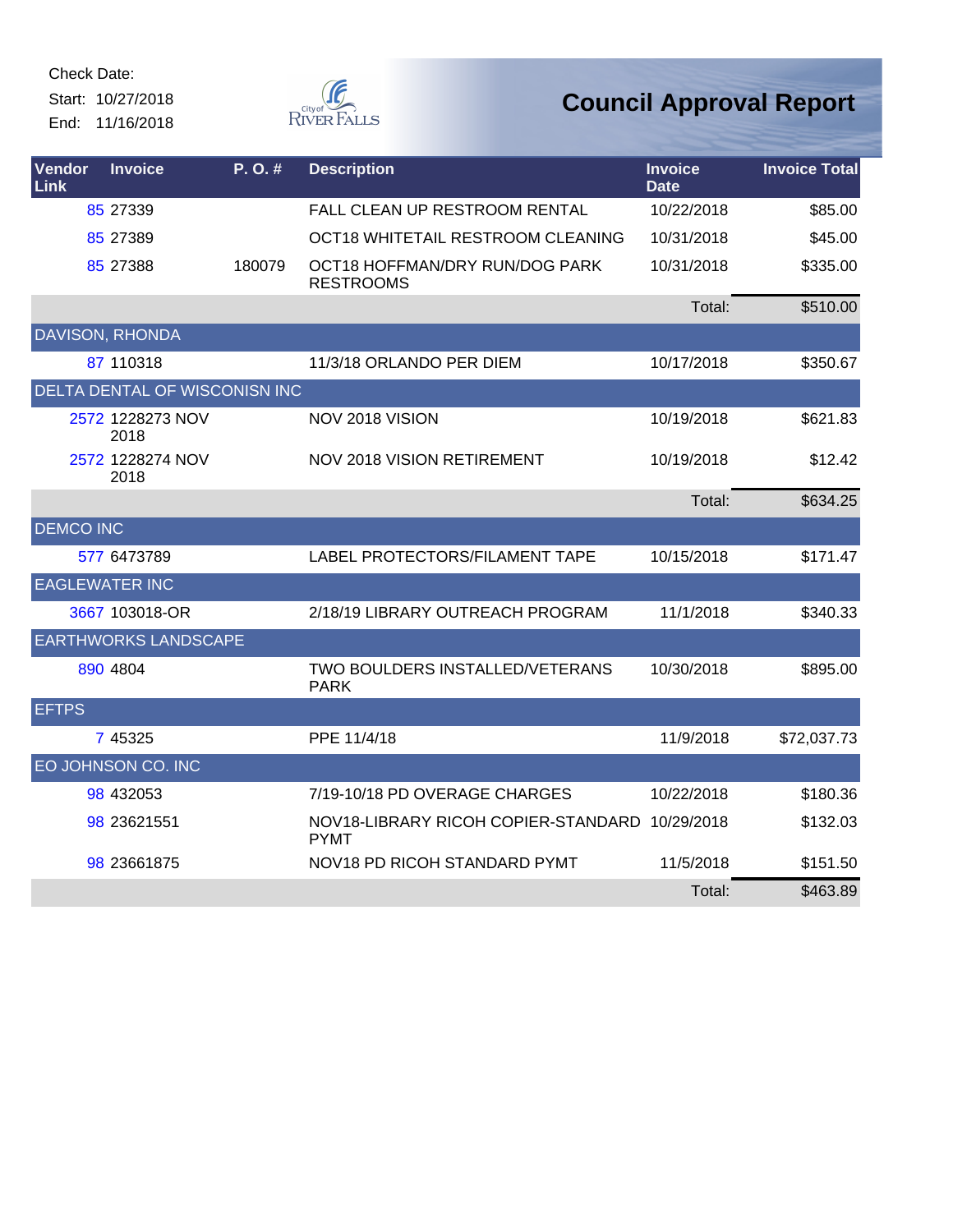Check Date: Start: 10/27/2018

End: 11/16/2018



| Vendor<br>Link      | <b>Invoice</b>                       | P.O.#  | <b>Description</b>                                        | <b>Invoice</b><br><b>Date</b> | <b>Invoice Total</b> |
|---------------------|--------------------------------------|--------|-----------------------------------------------------------|-------------------------------|----------------------|
|                     | <b>EXPRESS PERSONNEL SERVICES</b>    |        |                                                           |                               |                      |
|                     | 109 21193311                         | 180190 | TRIXMANN-WK END 9/16 18 HRS TEMP                          | 9/18/2018                     | \$341.46             |
|                     | 109 21226157                         | 180190 | TRIXMANN-WK END 9/23 16.5HRS TEMP                         | 9/25/2018                     | \$313.01             |
|                     | 109 21365617                         | 180170 | WK END 10/21-8.5 HRS-PW TEMP<br><b>WORKERS</b>            | 10/23/2018                    | \$156.22             |
|                     | 109 21365616                         | 180374 | J.HAYES-WK END 10/21-28.5HRS                              | 10/23/2018                    | \$499.32             |
|                     | 109 21403188                         | 180170 | WK END 10/28-16HRS PW TEMPS                               | 10/30/2018                    | \$295.65             |
|                     | 109 21403187                         | 180374 | JHAYES-WK END 10/28-25HRS TEMP                            | 10/30/2018                    | \$438.00             |
|                     | 109 21435604                         | 180170 | WK END 11/4-8 HRS-Seasonal Staff-Public<br>Works          | 11/6/2018                     | \$146.73             |
|                     | 109 21435603                         | 180374 | WK END 11/4/18-21 HRS-JHAYES                              | 11/6/2018                     | \$367.92             |
|                     |                                      |        |                                                           | Total:                        | \$2,558.31           |
|                     | <b>FBG SERVICE CORPORATION</b>       |        |                                                           |                               |                      |
|                     | 364 830701                           | 180043 | <b>JUNE/JULY 2018 MONTHLY FACILITIES</b><br><b>CLEANI</b> | 8/21/2018                     | \$344.00             |
|                     | 364 835991                           | 180043 | OCT18 MONTHLY FACILITIES CLEANING                         | 10/31/2018                    | \$5,038.00           |
|                     |                                      |        |                                                           | Total:                        | \$5,382.00           |
|                     | FIRST NATIONAL BANK - RF SECTION 125 |        |                                                           |                               |                      |
|                     | 6 45324                              |        | PPE 11/4/18                                               | 11/9/2018                     | \$3,433.56           |
|                     | <b>FISCHER KIMBERLY</b>              |        |                                                           |                               |                      |
|                     | 2293 COPRUN                          |        | REIMBURSE-RUN W/COPS-HEALTHY<br><b>FOUNDATION</b>         | 11/1/2018                     | \$12.50              |
|                     | FORUM COMMUNICATION CO               |        |                                                           |                               |                      |
|                     | 234 2039255                          |        | OCT18 RF JOURNAL ADS/INSERTS                              | 10/31/2018                    | \$1,348.64           |
|                     | <b>FREDERIC PUBLIC LIBRARY</b>       |        |                                                           |                               |                      |
|                     | 3665 680843                          |        | REIMBURSE-NEVER SAY GENIUS/LOST                           | 10/24/2018                    | \$17.00              |
|                     | FRIDAY MEMORIAL LIBRARY              |        |                                                           |                               |                      |
|                     | 410 OCT18                            |        | REIMBURSE-BOOK THIEF                                      | 10/19/2018                    | \$13.00              |
|                     | FRONT LINE PLUS INC                  |        |                                                           |                               |                      |
|                     | 984 12819                            | 180235 | <b>Outdoor Warning Siren</b>                              | 10/15/2018                    | \$16,822.50          |
| <b>GARRETT LEIS</b> |                                      |        |                                                           |                               |                      |
|                     | 3071 102918                          |        | 10/29/18 EAU CLAIRE-CVTC SCHOOL                           | 10/24/2018                    | \$195.50             |
|                     | HARMON CONCRETE & CONSTRUCTION INC   |        |                                                           |                               |                      |
|                     | 3401 2018                            | 180403 | 2018 CURB/GUTTER RIVERWALK                                | 11/1/2018                     | \$4,933.60           |
|                     | 3401 2018-1                          | 180239 | 2018 Curb, Sidewalk, Storm Structure Repair               | 11/1/2018                     | \$25,116.71          |
|                     |                                      |        |                                                           | Total:                        | \$30,050.31          |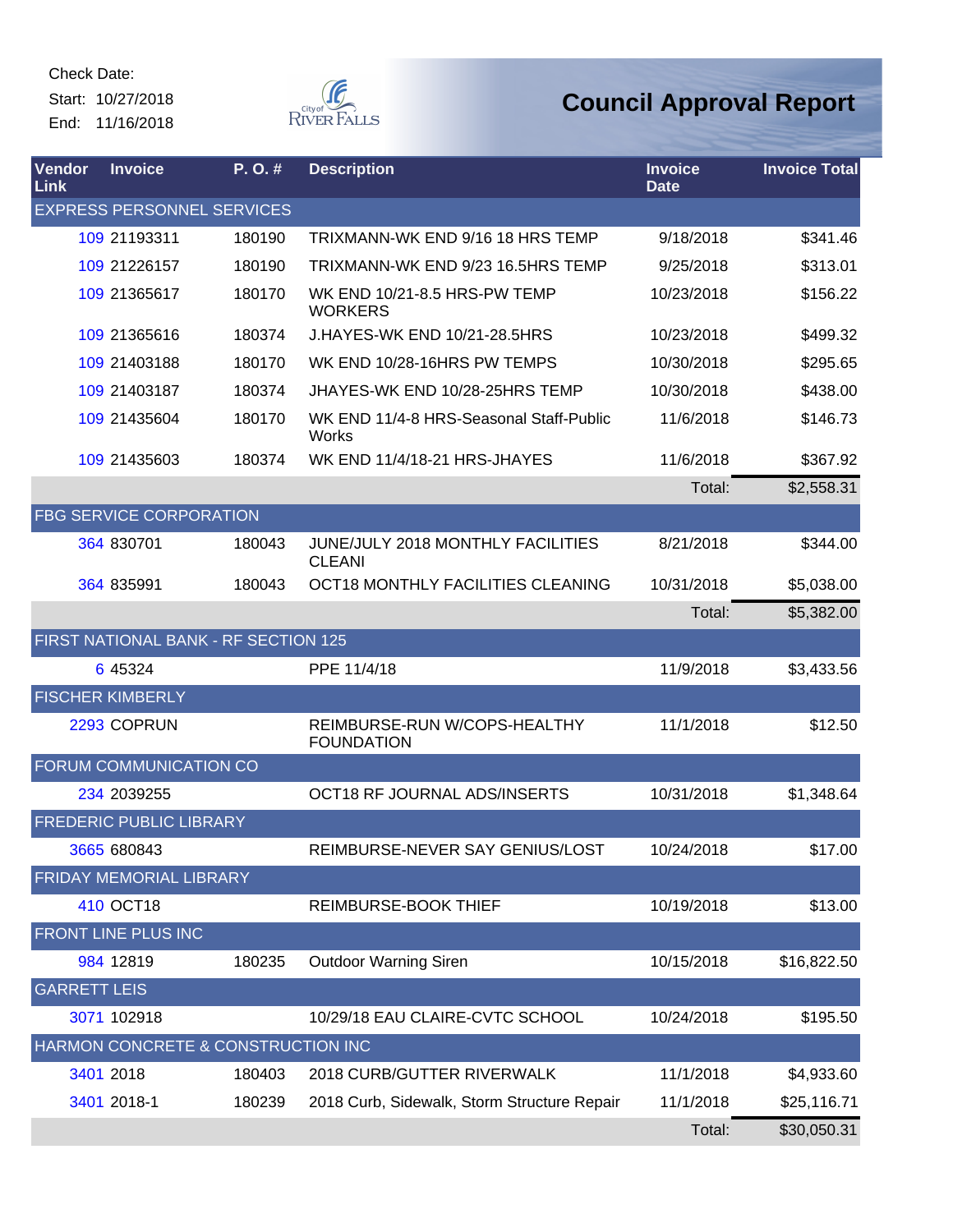Start: 10/27/2018 End: 11/16/2018



| Vendor<br>Link         | <b>Invoice</b>                 | P.O.#  | <b>Description</b>                                | <b>Invoice</b><br><b>Date</b> | <b>Invoice Total</b> |
|------------------------|--------------------------------|--------|---------------------------------------------------|-------------------------------|----------------------|
|                        | <b>HEALTH PARTNERS</b>         |        |                                                   |                               |                      |
|                        | 356 NOV 2018<br>84741834       |        | NOV 2018 HEALTH AND DENTAL<br><b>INSURANCE</b>    | 10/19/2018                    | \$173,598.43         |
|                        | <b>HUEBSCH LAUNDRY COMPANY</b> |        |                                                   |                               |                      |
|                        | 146 4156963                    |        | 10/03/18 LIBRARY BRUSHMATS                        | 10/3/2018                     | \$70.12              |
|                        | 146 4164215                    | 180048 | 10/17/18 HUEBSCH PW UNIFORMS                      | 10/17/2018                    | \$123.36             |
|                        | 146 4168157                    | 180041 | 10/24/18 HUEBSCH ELECTRIC UNIFORMS                | 10/24/2018                    | \$250.59             |
|                        | 146 4168158                    | 180046 | 10/24/18 HUEBSCH WATER UNIFORMS                   | 10/24/2018                    | \$40.28              |
|                        | 146 4168159                    | 180048 | 10/24/18 HUEBSCH PW UNIFORMS                      | 10/24/2018                    | \$123.36             |
|                        | 146 4168160                    | 180047 | 10/24/18 HUEBSCH WWTP UNIFORMS                    | 10/24/2018                    | \$44.74              |
|                        | 146 4168810                    |        | 10/24/18 PW LINEN/BRUSHMATS                       | 10/24/2018                    | \$35.40              |
|                        | 146 4168819                    | 180091 | 10/24/18 Rug service for WWTP                     | 10/24/2018                    | \$72.02              |
|                        | 146 4172043                    | 180048 | 10/31/18 HUEBSCH PW UNIFORMS                      | 10/31/2018                    | \$123.36             |
|                        | 146 4172042                    | 180046 | 10/31/18 HUEBSCH WATER UNIFORMS                   | 10/31/2018                    | \$40.28              |
|                        | 146 4172041                    | 180041 | 10/31/18 HUEBSCH ELECTRIC UNIFORMS                | 10/31/2018                    | \$250.59             |
|                        | 146 4172044                    | 180047 | 10/31/18 HUEBSCH WWTP UNIFORMS                    | 10/31/2018                    | \$44.74              |
|                        | 146 4172721                    |        | 10/31/18 LIBRARY BRUSHMATS                        | 10/31/2018                    | \$70.12              |
|                        | 146 4177241                    |        | 11/7 PW LINEN BAGS/BRUSHMATS                      | 11/7/2018                     | \$47.96              |
|                        | 146 4177248                    |        | <b>11/7 CH BRUSHMATS</b>                          | 11/7/2018                     | \$56.92              |
|                        | 146 4176575                    | 180046 | 11/7/18 HUEBSCH WATER UNIFORMS                    | 11/7/2018                     | \$40.28              |
|                        | 146 4176577                    | 180047 | 11/7/18 HUEBSCH WWTP UNIFORMS                     | 11/7/2018                     | \$44.74              |
|                        |                                |        |                                                   | Total:                        | \$1,478.86           |
|                        |                                |        | INTERNATIONAL CITY MGMT ASSOC RETIREMENT CORP     |                               |                      |
|                        | 1 2018                         | 180386 | S.SIMPSON-2019 ICMA Membership Renewal            | 10/23/2018                    | \$1,170.88           |
|                        | 1 268199                       |        | 2019/2020 MID-CAREER MANAGERS<br><b>INSTITUTE</b> | 10/30/2018                    | \$1,795.00           |
|                        | 1 45319                        |        | PPE 11/4/18                                       | 11/9/2018                     | \$16,673.67          |
|                        | 1 45320                        |        | PPE 11/4/18                                       | 11/9/2018                     | \$568.97             |
|                        |                                |        |                                                   | Total:                        | \$20,208.52          |
| <b>J&amp;J GIS LLC</b> |                                |        |                                                   |                               |                      |
|                        | 651 OCT18                      | 180072 | OCT2018 GIS SVCS-42 HOURS                         | 10/31/2018                    | \$1,890.00           |
| <b>JOBSHQ</b>          |                                |        |                                                   |                               |                      |
|                        | 162 2038645                    |        | OCT18 MECHANIC POSITION AD                        | 10/31/2018                    | \$69.90              |
| <b>JON SMITS</b>       |                                |        |                                                   |                               |                      |
|                        | 3668 COPRUN                    |        | REIMBURSE-RUN W/COP-HEALTHY<br><b>FOUNDATION</b>  | 11/1/2018                     | \$12.50              |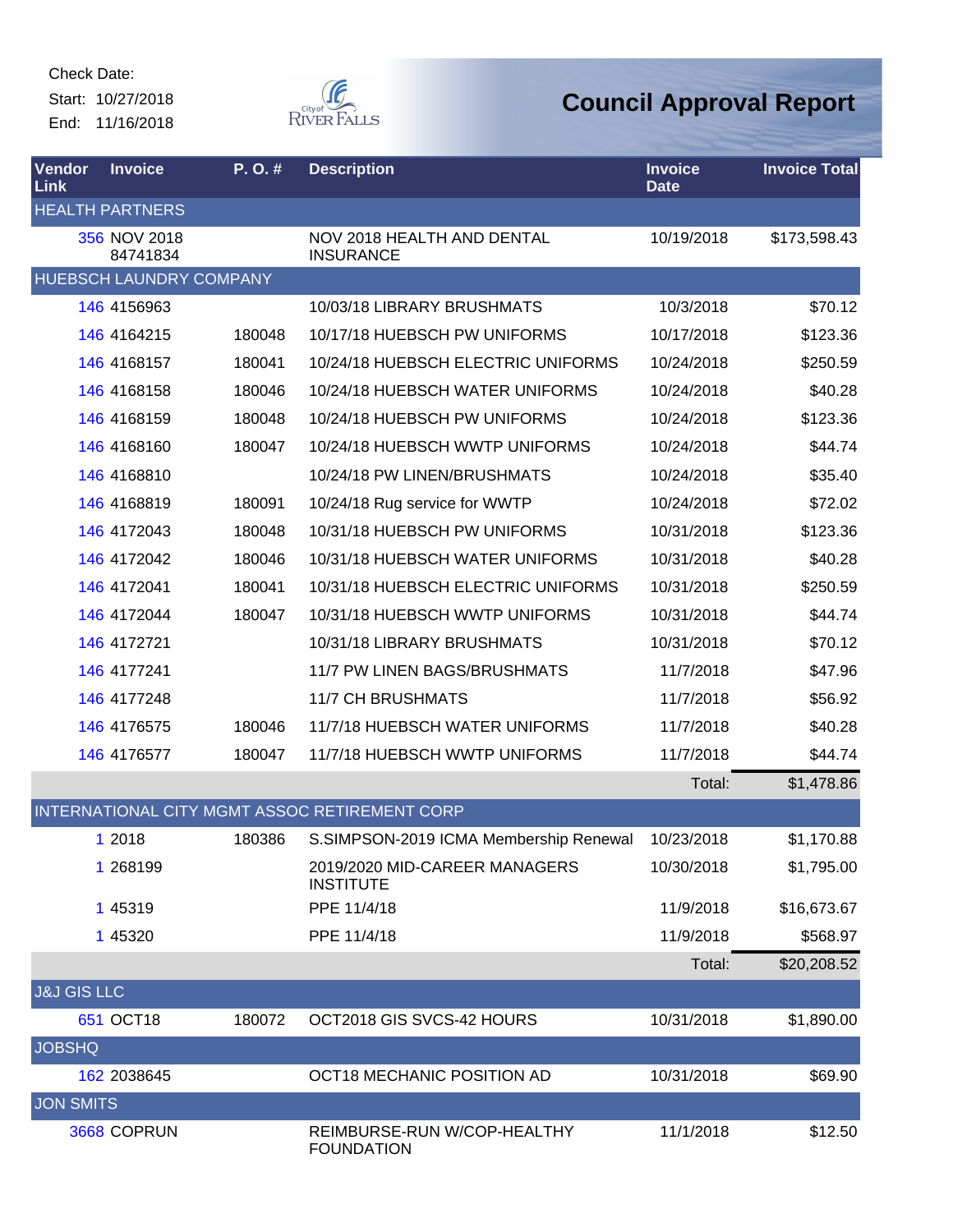Start: 10/27/2018 End: 11/16/2018



| <b>Vendor</b><br><b>Link</b> | <b>Invoice</b>                     | P.O.#                                   | <b>Description</b>                               | <b>Invoice</b><br><b>Date</b> | <b>Invoice Total</b> |
|------------------------------|------------------------------------|-----------------------------------------|--------------------------------------------------|-------------------------------|----------------------|
| <b>JTC SALES INC</b>         |                                    |                                         |                                                  |                               |                      |
|                              | 3615 9234                          | 180394                                  | Two Wheel Hydraulic Electric Trailer             | 9/21/2018                     | \$11,000.00          |
|                              | 3615 8888                          |                                         | <b>REEL TRAILER HAND PUMP</b>                    | 10/1/2018                     | \$265.00             |
|                              |                                    |                                         |                                                  | Total:                        | \$11,265.00          |
|                              | <b>KNIGHT BARRY TITLE</b>          |                                         |                                                  |                               |                      |
|                              | 2788 993707                        |                                         | 226 UNION ST/LETTER REPORT FEE                   | 10/11/2018                    | \$150.00             |
|                              | KOHN LAW FIRM S.C.                 |                                         |                                                  |                               |                      |
|                              | 3556 45326                         |                                         | PPE 11/4/18                                      | 11/9/2018                     | \$134.40             |
|                              | LEAGUE OF MINNESOTA CITIES         |                                         |                                                  |                               |                      |
|                              | 660 283316                         |                                         | MECHANIC ONLINE JOB ADVERTISING                  | 10/15/2018                    | \$195.50             |
|                              |                                    | LINCOLN NATIONAL LIFE INSURANCE COMPANY |                                                  |                               |                      |
|                              | 3066 3767380032<br><b>NOV 2018</b> |                                         | NOV 2018 LIFE AD&D LTD                           | 10/19/2018                    | \$4,942.16           |
|                              | 3066 3767381915<br><b>NOV 2018</b> |                                         | <b>NOV 2018 AD&amp;D</b>                         | 10/19/2018                    | \$257.36             |
|                              |                                    |                                         |                                                  | Total:                        | \$5,199.52           |
|                              | <b>LOFFLER COMPANIES INC</b>       |                                         |                                                  |                               |                      |
|                              | 182 23554875                       |                                         | OCT18-AMB STANDARD PYMT-KONICA<br><b>MINOLTA</b> | 10/17/2018                    | \$123.00             |
|                              | 182 23618615                       |                                         | 9/10-10/8 ADMIN KONICA MINOLTA COPIER            | 10/29/2018                    | \$261.15             |
|                              | 182 23618614                       |                                         | NOV18 FD KONICA MINOLTA                          | 10/29/2018                    | \$216.00             |
|                              | 182 2955879                        |                                         | 10/11-11/10 AMB COPIER OVERAGE                   | 11/6/2018                     | \$12.87              |
|                              |                                    |                                         |                                                  | Total:                        | \$613.02             |
|                              | <b>LUCK PUBLIC LIBRARY</b>         |                                         |                                                  |                               |                      |
|                              | 3664 407401                        |                                         | REIMBURSE-A DOG'S PURPOSE/LOST                   | 10/24/2018                    | \$45.00              |
|                              | <b>MAILROOM FINANCE INC</b>        |                                         |                                                  |                               |                      |
|                              | 845 SEPT18                         | 180063                                  | 9/28/18 POSTAGE MACHINE FUNDS                    | 10/18/2018                    | \$1,039.00           |
|                              | MDROFFERS CONSULTING LLC           |                                         |                                                  |                               |                      |
|                              | 3609 201810009                     |                                         | THRU 10/31-ETZ ZONING MATTERS                    | 11/5/2018                     | \$390.00             |
|                              | MICHAEL G JOHNSON                  |                                         |                                                  |                               |                      |
|                              | 3459 1759                          |                                         | SIX DUPLICATE ELEVATOR KEYS                      | 11/5/2018                     | \$57.00              |
|                              |                                    |                                         | MIDAMERICA ADMINISTRATIVE & RETIREMENT SOLUTIONS |                               |                      |
|                              | 500 MAR000000895<br>9              |                                         | 2ND QTR-HRA PROCESSING FEES                      | 10/23/2018                    | \$520.00             |
|                              | <b>MIDWEST CRANE LLC</b>           |                                         |                                                  |                               |                      |
|                              | 3614 2018-269                      |                                         | 2.5HRS CRANE-PULL SHAFT FROM<br>PIT/SEWER PLANT  | 10/17/2018                    | \$375.00             |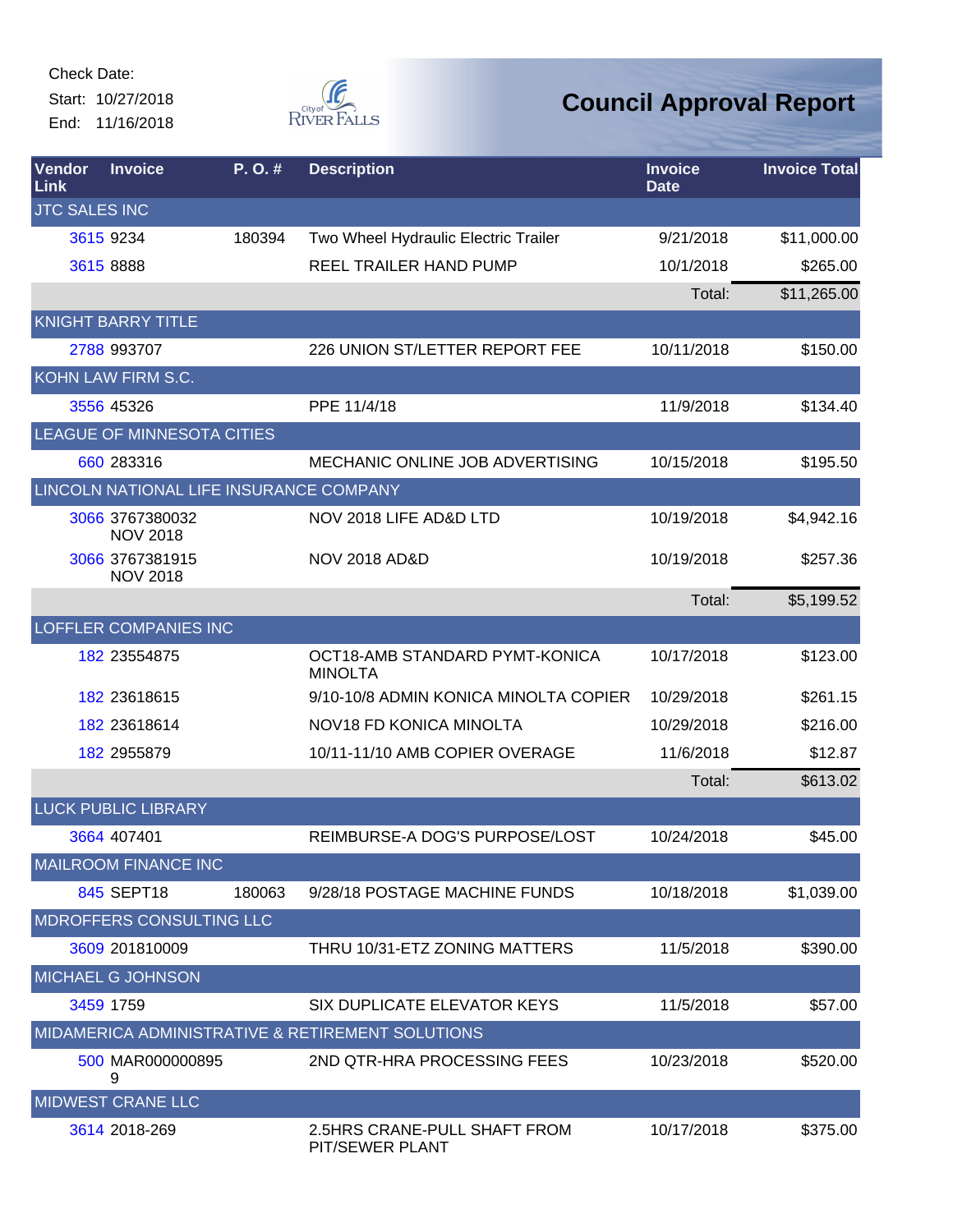Start: 10/27/2018 End: 11/16/2018



| Vendor<br>Link      | <b>Invoice</b>             | P.O.#                              | <b>Description</b>                                     | <b>Invoice</b><br><b>Date</b> | <b>Invoice Total</b> |
|---------------------|----------------------------|------------------------------------|--------------------------------------------------------|-------------------------------|----------------------|
| <b>MIDWEST TAPE</b> |                            |                                    |                                                        |                               |                      |
|                     | 409 96507939               |                                    | DEAD RINGER/EVERY BREATH-AUDIO<br><b>MATERIALS</b>     | 10/9/2018                     | \$190.94             |
|                     | 409 96507950               |                                    | SOMEDAY/WHAT IF ITS US-AUDIO<br><b>MATERIALS</b>       | 10/9/2018                     | \$109.98             |
|                     | 409 96507951               |                                    | CHAPO GUIDE/HOLY GHOST 11-AUDIO<br><b>MATERIALS</b>    | 10/9/2018                     | \$89.98              |
|                     | 409 96529902               |                                    | AMBUSH/RECKONING-AUDIO BOOKS                           | 10/16/2018                    | \$205.95             |
|                     | 409 96529904               |                                    | OGRE ENCHANTED-AUDIO BOOK                              | 10/16/2018                    | \$29.99              |
|                     | 409 96550112               |                                    | FEAR/BEFORE WE WERE YOURS-AUDIO                        | 10/23/2018                    | \$104.97             |
|                     | 409 96550110               |                                    | ELEVATION-AUDIO BOOK                                   | 10/23/2018                    | \$19.99              |
|                     | 409 96550111               |                                    | EVERLASTING/LU - AUDIO BOOKS                           | 10/23/2018                    | \$74.98              |
|                     | 409 96569545               |                                    | SEA OF GREED/PAST TENSE-AUDIO BOOKS                    | 10/29/2018                    | \$224.94             |
|                     | 409 96569547               |                                    | PAST TENSE-AUDIO BOOK                                  | 10/29/2018                    | \$44.99              |
|                     |                            |                                    |                                                        | Total:                        | \$1,096.71           |
|                     |                            | MUNICIPAL CODE CORPORATION         |                                                        |                               |                      |
|                     | 773 00318095               |                                    | 10/1/18-9/30/19 ONLINE CODE HOSTING                    | 10/3/2018                     | \$900.00             |
|                     |                            | NORTHERN STATES POWER COMPANY WI   |                                                        |                               |                      |
|                     | 344 611520258              |                                    | THRU 10/13-PRESCOTT AMB POWER BILL                     | 10/15/2018                    | \$212.50             |
|                     | <b>ONE TIME PAY VENDOR</b> |                                    |                                                        |                               |                      |
|                     | 9999 0241826713            |                                    | MILK FOR FIRE DEPT OPEN HOUSE                          | 9/24/2018                     | \$92.00              |
|                     | 9999 OCTOBER18             |                                    | HOME PERFORMANCE IMPROVEMENTS<br><b>INCENTIVE</b>      | 10/23/2018                    | \$850.00             |
|                     | 9999 MORGANOCT1<br>8       |                                    | MULTIFAMILY MATCH/FOCUS ON ENERGY<br><b>INCENTIVES</b> | 10/31/2018                    | \$1,500.00           |
|                     | 9999 REMSOCT18             |                                    | MATCH OF FOCUS ON ENERGY<br><b>INCENTIVES</b>          | 10/31/2018                    | \$375.00             |
|                     | 9999 4N80DRXHN0-1          |                                    | REFUND-COURT CITATIONS DISMISSED                       | 11/5/2018                     | \$550.00             |
|                     | 9999 OCT18-2               |                                    | MATCH-FOCUS ON ENERGY INCENTIVES                       | 11/7/2018                     | \$690.00             |
|                     | 9999 4N80ZFXHNH            |                                    | <b>RESTITUTION FOR DAMAGE</b>                          | 11/8/2018                     | \$660.20             |
|                     |                            |                                    |                                                        | Total:                        | \$4,717.20           |
|                     |                            | <b>PAYMENT SERVICE NETWORK INC</b> |                                                        |                               |                      |
|                     | 206 OCT18                  |                                    | OCT18 RFMU PYMT PROCESSING SVC                         | 10/31/2018                    | \$841.30             |
| PAYPAL              |                            |                                    |                                                        |                               |                      |
|                     | 639 NOV2018FEE             |                                    | <b>NOV2018 FEE</b>                                     | 11/5/2018                     | \$30.00              |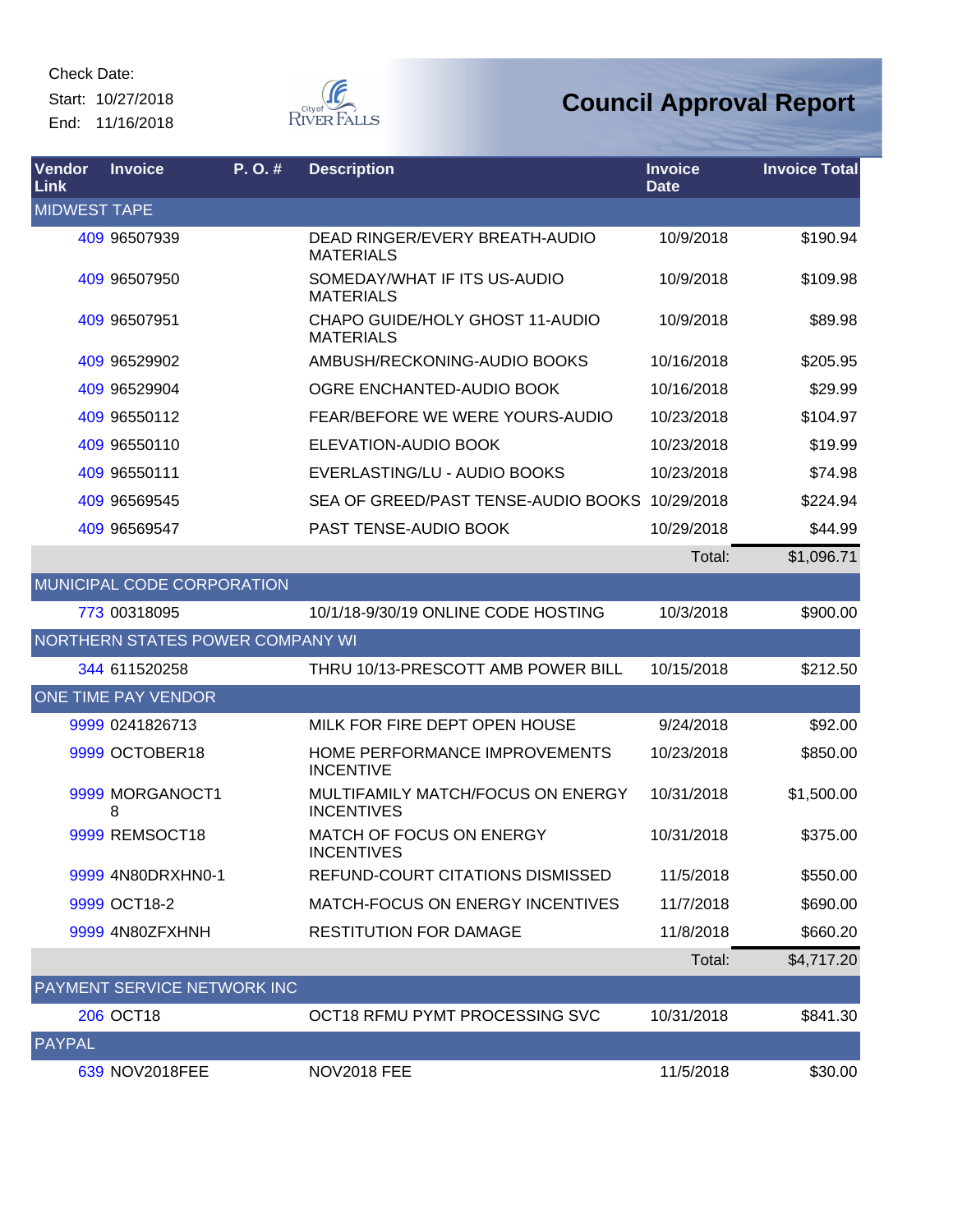Check Date: Start: 10/27/2018

End: 11/16/2018



| Vendor<br>Link       | <b>Invoice</b>                      | P.O.#  | <b>Description</b>                                    | <b>Invoice</b><br><b>Date</b> | <b>Invoice Total</b> |
|----------------------|-------------------------------------|--------|-------------------------------------------------------|-------------------------------|----------------------|
|                      | PECHACEK'S GENERAL CONTRACTING LLC  |        |                                                       |                               |                      |
|                      | 3617 12326                          |        | 315 CEDAR ST WELL-ROOF REPLACEMENT                    | 10/22/2018                    | \$200.00             |
|                      | 3617 12327                          |        | SALT SHED/OCTAGON BLDG-ROOF REPAIR                    | 10/22/2018                    | \$200.00             |
|                      |                                     |        |                                                       | Total:                        | \$400.00             |
|                      | <b>PELION BENEFITS</b>              |        |                                                       |                               |                      |
|                      | 5 45323                             |        | PPE 11/4/18                                           | 11/9/2018                     | \$366.25             |
|                      | PIERCE COUNTY TREASURER             |        |                                                       |                               |                      |
|                      | 210 OCT18                           |        | OCT18 JAIL, DWI & INTERLOCK                           | 10/31/2018                    | \$2,203.27           |
|                      | PJ KORTENS AND COMPANY INC          |        |                                                       |                               |                      |
|                      | 3253 10020860                       | 180389 | EMERGENCY REPAIR-MOUND PLC FAULT                      | 10/8/2018                     | \$1,615.13           |
|                      | 3253 10020904                       | 180389 | SERVICE-WELL 6 FLOW TOTALIZER                         | 10/23/2018                    | \$962.50             |
|                      |                                     |        |                                                       | Total:                        | \$2,577.63           |
|                      | <b>RAINBOW SEEDS LLC</b>            |        |                                                       |                               |                      |
|                      | 3618 100                            |        | 11/6/18 FREE PLAY-RF PUBLIC LIBRARY<br><b>PROGRAM</b> | 10/11/2018                    | \$50.00              |
| <b>REINDERS, INC</b> |                                     |        |                                                       |                               |                      |
|                      | 2452 2008646-00                     | 180387 | 2018 HOLIDAY LIGHTS FOR MAIN ST                       | 9/14/2018                     | \$8,900.65           |
|                      | <b>RIVER CITY ELECTRIC</b>          |        |                                                       |                               |                      |
|                      | 1291 1494                           | 180401 | Falls Theatre Project Downtown                        | 10/16/2018                    | \$11,800.00          |
|                      | 1291 1513                           | 180395 | NEW PIPES/CIRCUITS/LOW VOLT BOXES                     | 11/8/2018                     | \$959.94             |
|                      |                                     |        |                                                       | Total:                        | \$12,759.94          |
|                      | RIVER FALLS CHAMBER OF COMMERCE INC |        |                                                       |                               |                      |
|                      | 225 2NDQTR                          |        | 2ND QTR 2018 ROOM TAX                                 | 10/22/2018                    | \$1,096.48           |
|                      | 225 16358                           |        | APPLICANCE REBATES-CHAMBER CHECKS                     | 10/30/2018                    | \$325.00             |
|                      | 225 3RDQTR2018                      |        | 3RD QTR 2018 ROOM TAX                                 | 11/16/2018                    | \$26,393.92          |
|                      |                                     |        |                                                       | Total:                        | \$27,815.40          |
|                      | RIVER FALLS SENIOR CITIZENS         |        |                                                       |                               |                      |
|                      | 438 NOV18                           |        | <b>NOV18 SENIOR CENTER</b>                            | 11/1/2018                     | \$500.00             |
|                      | RIVER FALLS STATE BANK              |        |                                                       |                               |                      |
|                      | 231 LOANPYMT                        |        | FINAL PYMT-2013 FREIGHTLINER/PARK<br><b>MOWER</b>     | 11/1/2018                     | \$52,820.09          |
|                      | ROSS & ASSOCIATES LTD               |        |                                                       |                               |                      |
|                      | 375 2018033-03                      | 180152 | Final-2018 Falls Theater Project - Trash<br>Enclosure | 10/25/2018                    | \$19,160.00          |
| <b>RUNNING INC</b>   |                                     |        |                                                       |                               |                      |
|                      | 1573 19654                          | 180073 | <b>OCT2018 Taxi Management Services</b>               | 10/31/2018                    | \$18,705.02          |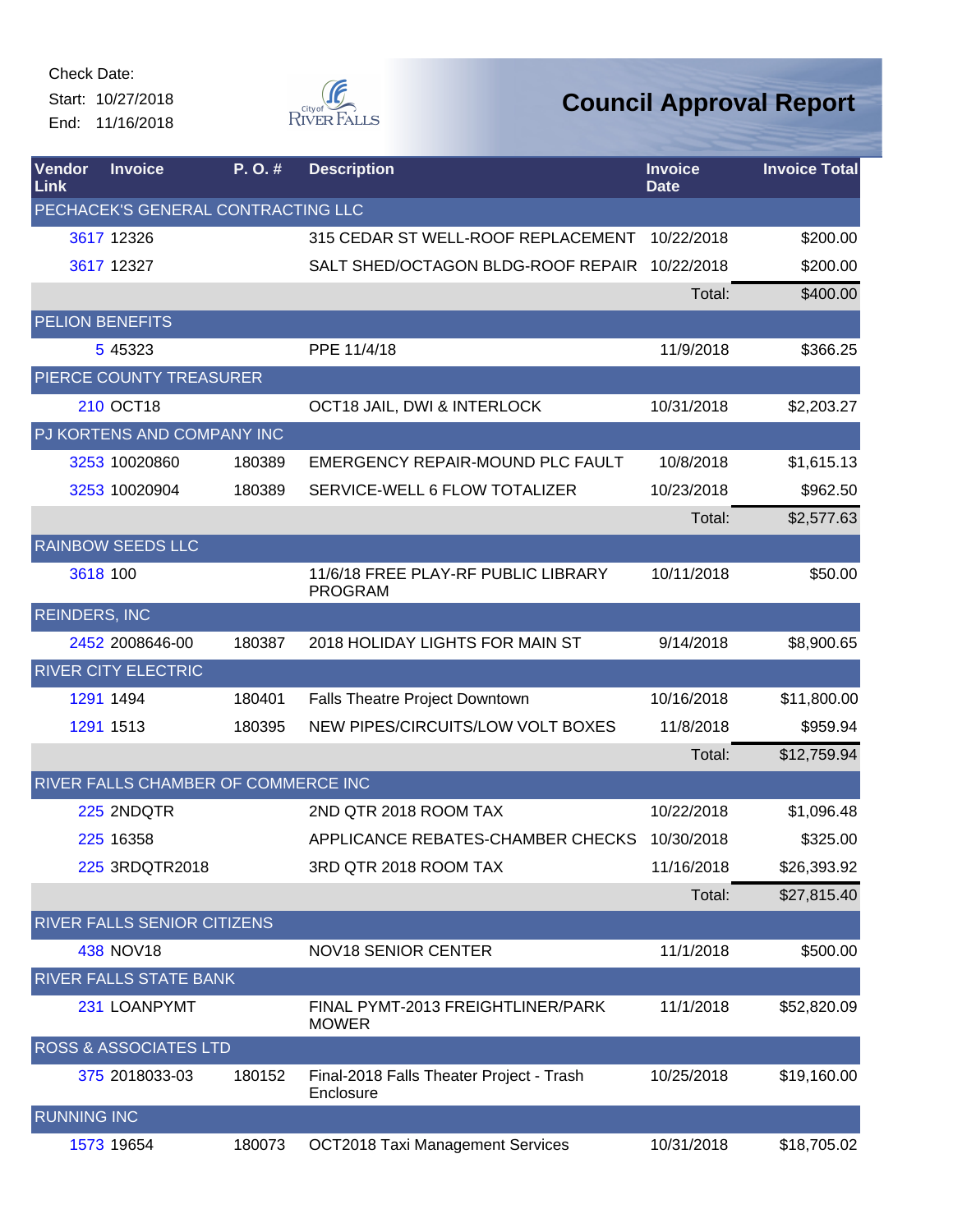Start: 10/27/2018 End: 11/16/2018



| Vendor<br>Link       | <b>Invoice</b>                   | P.O.#                                 | <b>Description</b>                                 | <b>Invoice</b><br><b>Date</b> | <b>Invoice Total</b> |
|----------------------|----------------------------------|---------------------------------------|----------------------------------------------------|-------------------------------|----------------------|
|                      |                                  | RURAL ELECTRIC SUPPLY COOPERATIVE     |                                                    |                               |                      |
|                      | 221 730697-00                    | 180363                                | CABLES-MATERIALS/JUNCTIONS-<br><b>INVENTORY</b>    | 10/11/2018                    | \$1,902.87           |
|                      |                                  | RUSK COUNTY COMMUNITY LIBRARY         |                                                    |                               |                      |
|                      | 1355 618430                      |                                       | REIMBURSE BOOK-ACT36-AIMING FOR<br>PERFECT SCORE   | 8/13/2018                     | \$30.00              |
|                      | RYAN MECHANICAL INC              |                                       |                                                    |                               |                      |
|                      | 3311 18-1732                     | 180400                                | <b>Brine Tank Relocation-Drilled Core Holes</b>    | 10/29/2018                    | \$1,350.00           |
| <b>SAVATREE</b>      |                                  |                                       |                                                    |                               |                      |
|                      | 772 5869282-1                    | 180062                                | 2018 Boulevard Tree Pruning                        | 10/17/2018                    | \$2,755.00           |
|                      | 772 5869282-2                    |                                       | 2 TREES REMOVED FROM CEMETERY                      | 10/17/2018                    | \$570.00             |
|                      | 772 6148331                      | 180062                                | Nov2018 Boulevard Tree Pruning and Removal         | 11/5/2018                     | \$1,247.00           |
|                      |                                  |                                       |                                                    | Total:                        | \$4,572.00           |
|                      |                                  | SCHNEIDER LAWN CARE SERVICES LLC      |                                                    |                               |                      |
|                      | 1144 2670                        |                                       | OCT18 RESIDENT LAWN MAINT                          | 10/28/2018                    | \$200.00             |
|                      |                                  | <b>SCHOOL DISTRICT OF RIVER FALLS</b> |                                                    |                               |                      |
|                      | <b>229 OCT18</b>                 |                                       | FOCUS ON ENERGY MATCH                              | 10/23/2018                    | \$4,552.73           |
|                      | <b>229 RFHS1</b>                 |                                       | REIMBURSE-PAINT SUPPLIES/UTILITY BOX               | 10/30/2018                    | \$278.14             |
|                      |                                  |                                       |                                                    | Total:                        | \$4,830.87           |
| <b>SEAN DOWNING</b>  |                                  |                                       |                                                    |                               |                      |
|                      | 3069 102318-1                    |                                       | 10/23/18 MILEAGE TO WI DELLS                       | 10/24/2018                    | \$67.90              |
| <b>SEEMUTH, DEAN</b> |                                  |                                       |                                                    |                               |                      |
|                      | 3602 110518                      |                                       | 11/5/18 PLOVER WI PER DIEM                         | 11/2/2018                     | \$137.50             |
|                      | SHRED-IT US HOLDCO, INC          |                                       |                                                    |                               |                      |
|                      | 2439 8125853082                  | 180075                                | OCT18 SHRED IT SERVICES FOR CITY<br><b>DEPTS</b>   | 10/22/2018                    | \$176.10             |
|                      |                                  |                                       | ST CROIX COUNTY EMERGENCY COMMUNICATIONS           |                               |                      |
|                      | 3612 IAR007                      |                                       | 12/1/18-2/1/24 I AM RESPONDING PHONE<br><b>APP</b> | 10/15/2018                    | \$3,060.00           |
|                      |                                  | ST CROIX COUNTY HIGHWAY DEPARTMENT    |                                                    |                               |                      |
|                      | 956 979                          | 180097                                | 9/23-10/6 SPRAY PATCHING WORK                      | 10/18/2018                    | \$10,858.60          |
|                      | <b>ST CROIX COUNTY TREASURER</b> |                                       |                                                    |                               |                      |
|                      | 252 OCT18                        |                                       | OCT18 JAIL, DWI & INTERLOCK                        | 10/31/2018                    | \$330.80             |
|                      |                                  | ST CROIX VALLEY NATURAL GAS CO        |                                                    |                               |                      |
|                      | 255 RF1855S                      |                                       | OCT18-WASTEWATER PLANT RE-WORK                     | 10/30/2018                    | \$474.10             |
|                      | ST CROIX VALLEY SART INC         |                                       |                                                    |                               |                      |
|                      | 256 1032                         |                                       | 10/20 INCIDENT-NURSE SVC FEE                       | 10/24/2018                    | \$200.00             |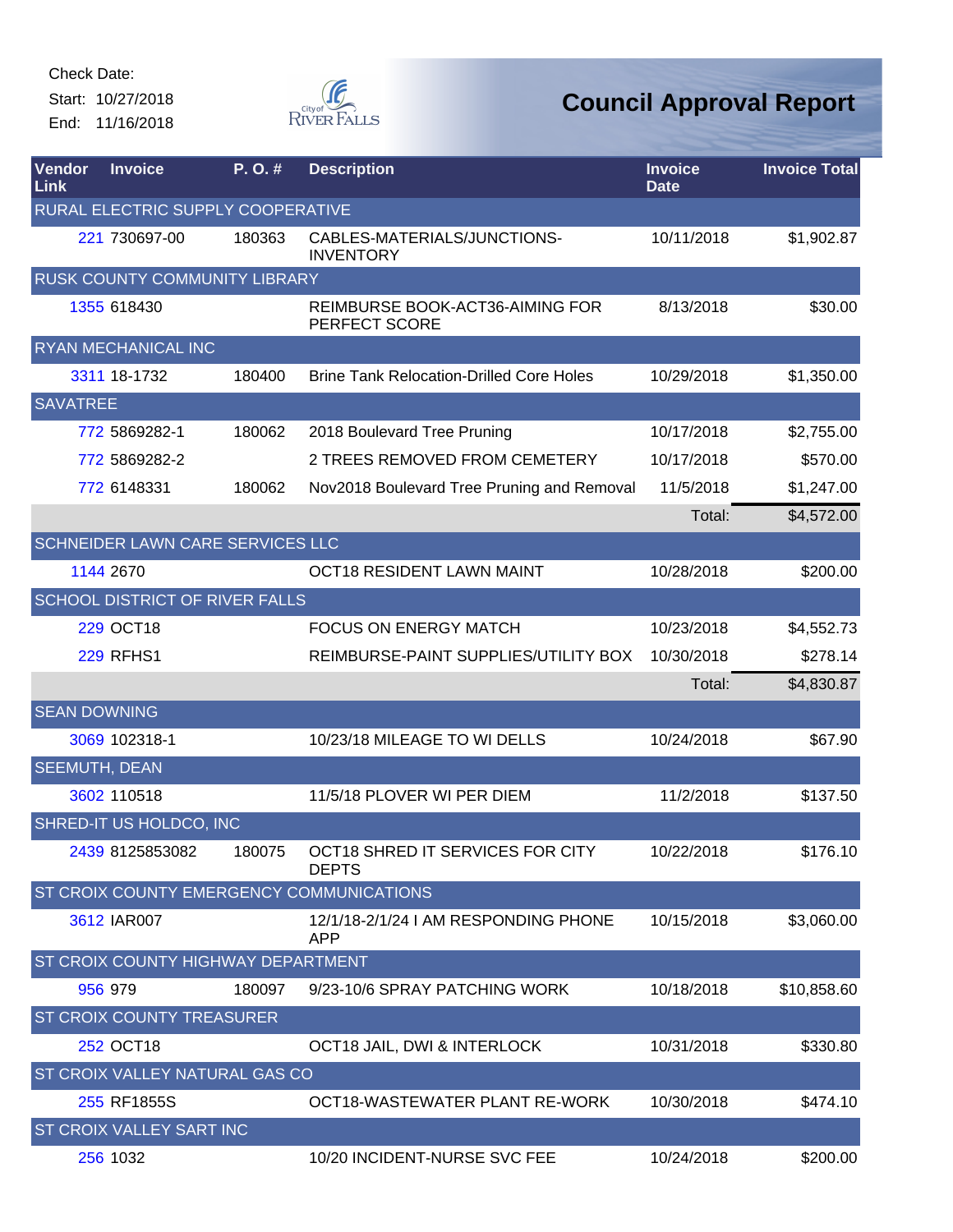Start: 10/27/2018 End: 11/16/2018



| Vendor<br>Link     | <b>Invoice</b>                       | P.O.#  | <b>Description</b>                                       | <b>Invoice</b><br><b>Date</b> | <b>Invoice Total</b> |
|--------------------|--------------------------------------|--------|----------------------------------------------------------|-------------------------------|----------------------|
|                    | 256 1030                             |        | 10/20 INCIDENT-NURSE SVC FEE                             | 10/24/2018                    | \$200.00             |
|                    | 256 1028                             |        | 10/21 INCIDENT-NURSE SVC FEE                             | 10/24/2018                    | \$200.00             |
|                    |                                      |        |                                                          | Total:                        | \$600.00             |
| <b>STATE OF WI</b> |                                      |        |                                                          |                               |                      |
|                    | 259 OCT18                            |        | <b>OCT18 PENALTY ASSESSMENT</b>                          | 10/31/2018                    | \$4,865.56           |
|                    | <b>STATE TREASURER</b>               |        |                                                          |                               |                      |
|                    | 260 OCT-<br>DEC18PYMTS               |        | OCT-DEC18 ELECTRIC/WATER/SEWER<br><b>BONDS</b>           | 10/31/2018                    | \$119,300.00         |
|                    |                                      |        | STATEWIDE ENERGY EFFICIENCY & RENEWABLES ADMIN INC       |                               |                      |
|                    | 243 SEPT18                           |        | SEPT18 CTC ENERGY EFF FUNDS TO<br><b>FOCUS ON ENERGY</b> | 10/23/2018                    | \$4,373.34           |
|                    | <b>STUART C IRBY TOOL AND SAFETY</b> |        |                                                          |                               |                      |
|                    | 156 S010869662.00<br>1               | 180276 | <b>INVENTORY-BOLLARD BUMPER POST</b>                     | 10/1/2018                     | \$2,640.00           |
|                    | 156 S010986296.00                    | 180369 | <b>INVENTORY-BLACK 7-PIN RECEPTACLE</b><br><b>WIRE</b>   | 10/15/2018                    | \$5,400.00           |
|                    | 156 S010963211.00<br>3               | 180347 | WIRE PULL LUBE-MINOR MATERIALS                           | 10/22/2018                    | \$252.68             |
|                    | 156 S010907176.00<br>1               | 180300 | ELIMINATOR CT SLOTTED BARS                               | 10/23/2018                    | \$716.00             |
|                    | 156 S010921047.00<br>1               | 180316 | ELCTRIC METER SOCKET & TEST SWITCH                       | 11/1/2018                     | \$1,554.00           |
|                    | 156 S010986296.00<br>3               | 180369 | <b>INVENTORY-18 STREET LIGHT POLES</b>                   | 11/6/2018                     | \$6,570.00           |
|                    |                                      |        |                                                          | Total:                        | \$17,132.68          |
| <b>THILL, KEN</b>  |                                      |        |                                                          |                               |                      |
|                    | 1457 COPRUN                          |        | REIMBURSE-RUN W/COPS-HEALTHY<br><b>FOUNDATION</b>        | 11/1/2018                     | \$12.50              |
|                    | TITAN PUBLIC SAFETY SOLUTIONS LLC    |        |                                                          |                               |                      |
|                    | 352 4506                             |        | MOVE DATABASES TO NEW SERVER                             | 11/2/2018                     | \$300.00             |
|                    | <b>TOTAL EXCAVATING LLC</b>          |        |                                                          |                               |                      |
|                    | 270 2651                             | 180384 | STATE ST-WATER MAIN BREAK REPAIR                         | 10/16/2018                    | \$2,920.26           |
|                    | <b>TRANS ALARM INC</b>               |        |                                                          |                               |                      |
|                    | 557 300391085                        | 180266 | LIBRARY-CARD ACCESS/ADDITIONAL DOOR 10/24/2018           |                               | \$1,430.55           |
|                    | 557 300391084                        | 180266 | AMB-CARD ACCESS FOR ADDITIONAL<br><b>DOOR</b>            | 10/24/2018                    | \$6,551.55           |
|                    | 557 94854807                         |        | NOV18-JAN19 PUBLIC SAFETY FIRE<br><b>MONITORING</b>      | 11/1/2018                     | \$125.85             |
|                    |                                      |        |                                                          | Total:                        | \$8,107.95           |
| <b>TRAVELERS</b>   |                                      |        |                                                          |                               |                      |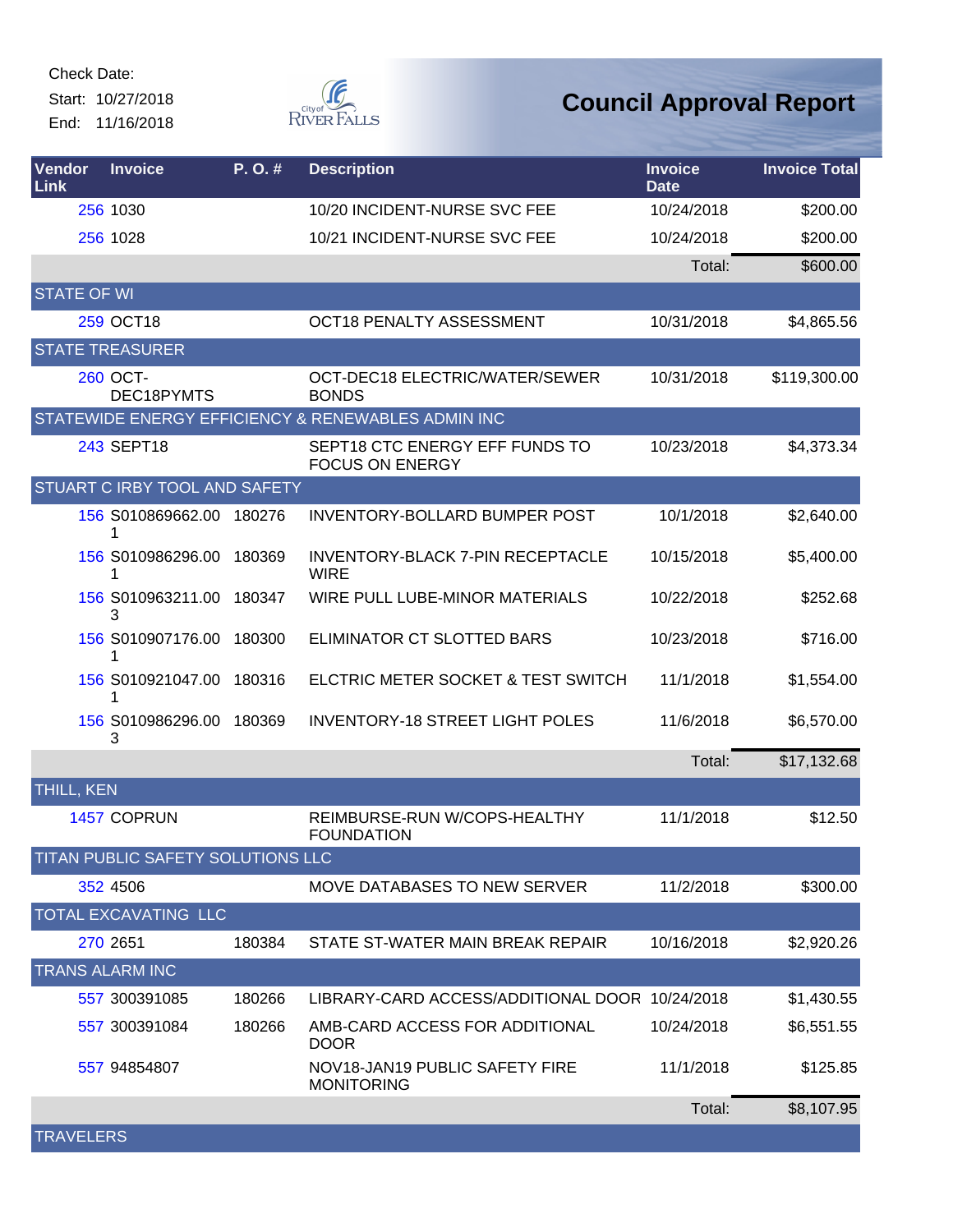Start: 10/27/2018 End: 11/16/2018



| Vendor<br>Link       | <b>Invoice</b>                    | P. O. # | <b>Description</b>                                             | <b>Invoice</b><br><b>Date</b> | <b>Invoice Total</b> |
|----------------------|-----------------------------------|---------|----------------------------------------------------------------|-------------------------------|----------------------|
|                      | 3027 NOV18/3465X5<br>070          | 180295  | BALANCE/2018-2019 BOILER/MACHINERY<br><b>POLICY</b>            | 10/12/2018                    | \$9,731.25           |
|                      | 3027 NOV18/4070F41 180294<br>65   |         | PYMT 3OF4/WORKERS<br>COMP/AUTO/UMBRELLA                        | 10/12/2018                    | \$189,936.50         |
|                      |                                   |         |                                                                | Total:                        | \$199,667.75         |
|                      | <b>RI-STATE BOBCAT</b>            |         |                                                                |                               |                      |
|                      | 822 S23475                        | 180304  | MINI EXCAVATOR TRADE IN 2016 BOBCAT                            | 8/13/2018                     | \$4,500.00           |
|                      | 822 S23690                        | 180388  | Skid Steer Replacement (300 hours)                             | 9/25/2018                     | \$4,793.33           |
|                      |                                   |         |                                                                | Total:                        | \$9,293.33           |
|                      | US BANK NATIONAL ASSOC            |         |                                                                |                               |                      |
|                      | 284 1242596-2012B                 |         | 2012B SWR GO REFUNDING INTEREST<br><b>PYMT</b>                 | 9/19/2018                     | \$17,300.00          |
|                      | 284 1242595-2011B                 |         | 2011B SEWER GO REFUNDING INTEREST<br><b>PYMT</b>               | 9/19/2018                     | \$1,812.50           |
|                      | 284 1242596-2011A                 |         | 2011A WATER REV BOND INTEREST PYMT                             | 9/19/2018                     | \$29,970.00          |
|                      | 284 OCT18<br><b>PCARDS</b>        |         | <b>OCT18 PCARD TRANSACTIONS</b>                                | 10/25/2018                    | \$109,336.18         |
|                      |                                   |         |                                                                | Total:                        | \$158,418.68         |
|                      | USIC LOCATING SERVICES LLC        |         |                                                                |                               |                      |
|                      | 286 304341                        | 180042  | OCT18 LOCATING WATER / ELECTRIC                                | 10/31/2018                    | \$4,208.14           |
|                      | 286 304342                        | 180045  | OCT18 LOCATING STORM / SANITARY                                | 10/31/2018                    | \$2,109.49           |
|                      |                                   |         |                                                                | Total:                        | \$6,317.63           |
|                      | VANDER VORST CONSTRUCTION INC     |         |                                                                |                               |                      |
|                      | 2529 110618                       | 180396  | Renovate Walls in Staff Work Area                              | 11/6/2018                     | \$2,800.00           |
|                      | <b>VERSA VEND VENDING</b>         |         |                                                                |                               |                      |
|                      | 1205 2114:018749                  |         | NOV18 CH COFFEE                                                | 11/7/2018                     | \$70.00              |
| <b>VICKI M MARES</b> |                                   |         |                                                                |                               |                      |
|                      | 3523 OCT18                        |         | 10/16-10/27 FIRST AID/CPR CLASSES                              | 10/29/2018                    | \$225.00             |
|                      | <b>VIKING ELECTRIC SUPPLY INC</b> |         |                                                                |                               |                      |
|                      | 750 S001370467.00<br>1CREDIT      |         | <b>CREDIT-SYL PANEL LIGHT</b>                                  | 3/23/2018                     | $-$ \$47.00          |
|                      | 750 S001986663.00<br>1            |         | SALT BRINE PROJECT-HINGE COVER/BACK 10/15/2018<br><b>PANEL</b> |                               | \$158.42             |
|                      | 750 S002002632.00<br>1            |         | <b>LIGHTING MAINT-LAMPS</b>                                    | 10/19/2018                    | \$115.20             |
|                      |                                   |         |                                                                | Total:                        | \$226.62             |
|                      | <b>WI CHILD SUPPORT</b>           |         |                                                                |                               |                      |
|                      | 4 4 5 3 2 2                       |         | PPE 11/4/18                                                    | 11/9/2018                     | \$323.07             |
|                      | WI DEPARTMENT OF REVENUE          |         |                                                                |                               |                      |